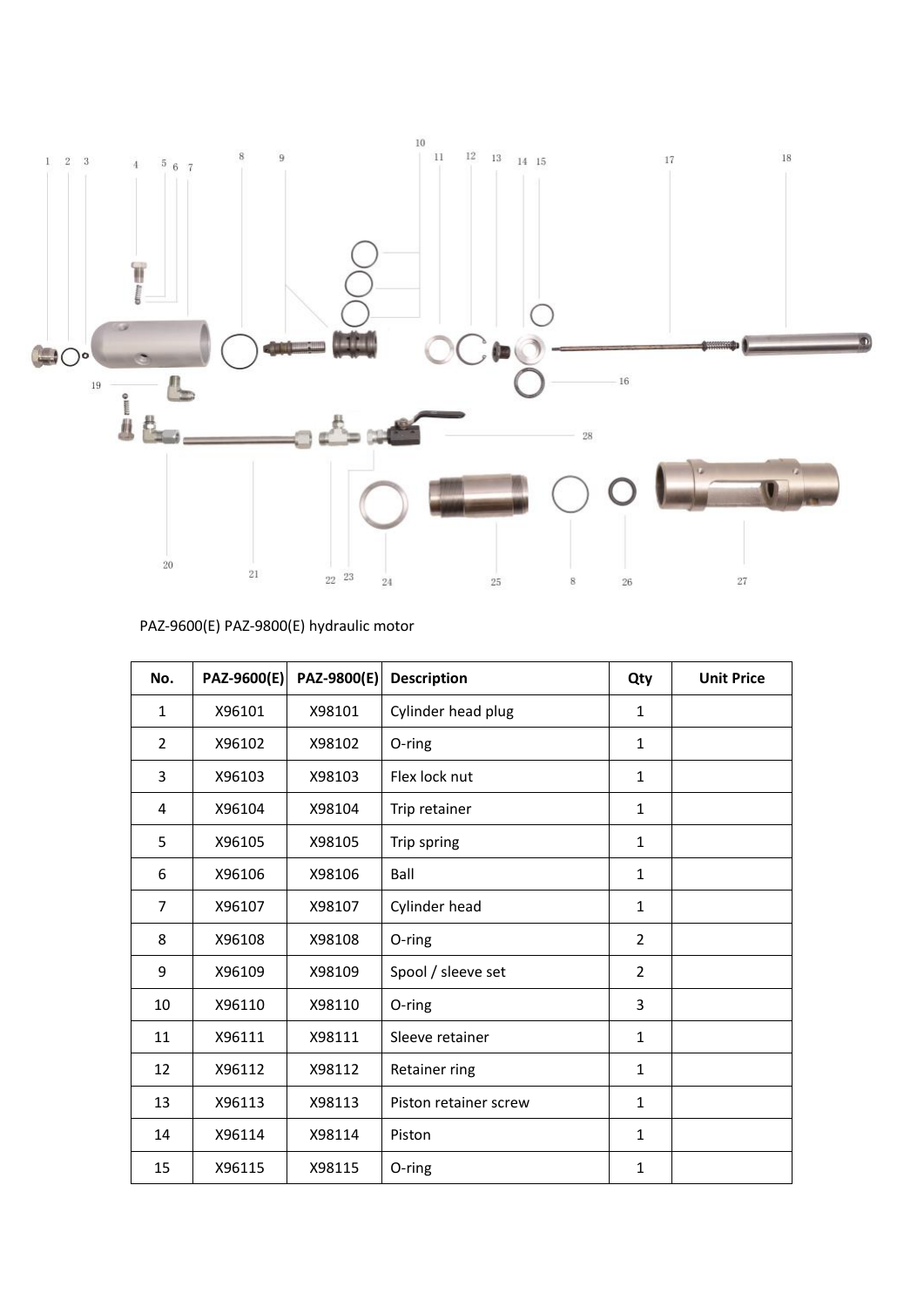| 16 | X96116 | X98116 | Piston seal        | 1 |  |
|----|--------|--------|--------------------|---|--|
| 17 | X96117 | X98117 | Valve rod assembly | 1 |  |
| 18 | X96118 | X98118 | Piston rod         | 1 |  |
| 19 | X96119 | X98119 | Elbow              | 1 |  |
| 20 | X96120 | X98120 | Elbow, 90°         | 1 |  |
| 21 | X96121 | X98121 | Motor tube         | 1 |  |
| 22 | X96122 | X98122 | Tee                | 1 |  |
| 23 | X96123 | X98123 | <b>Ball valve</b>  | 1 |  |
| 24 | X96124 | X98124 | Lock ring          | 1 |  |
| 25 | X96125 | X98125 | Cylinder           | 1 |  |
| 26 | X96126 | X98126 | Rod seal           | 1 |  |
| 27 | X96127 | X98127 | Motor / pump block | 1 |  |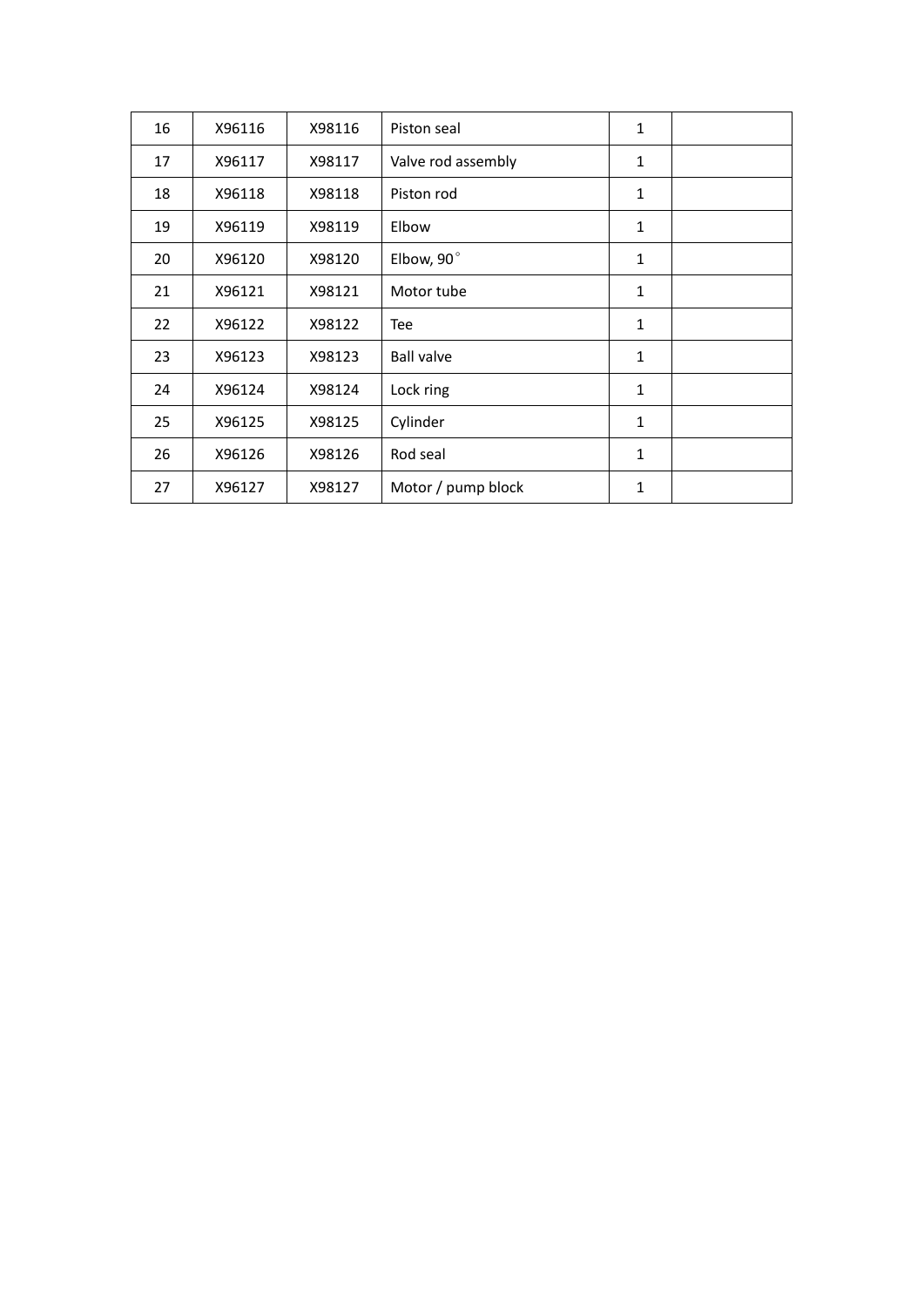#### PAZ-9600(E) PAZ-9800(E) fluid pump



| 16             |             | 17<br>18    | 20<br>21<br>19       | 23             |                   |
|----------------|-------------|-------------|----------------------|----------------|-------------------|
|                |             |             |                      |                | 25                |
| No.            | PAZ-9600(E) | PAZ-9800(E) | <b>Description</b>   | Qty            | <b>Unit Price</b> |
| $\mathbf{1}$   | X96201      | X98201      | Retaining ring       | $\mathbf{1}$   |                   |
| $\overline{2}$ | X96202      | X98202      | Connecting pin       | $\mathbf{1}$   |                   |
| 3              | X96203      | X98203      | Cover                | $\mathbf{1}$   |                   |
| 4              | X96204      | X98204      | Screw                | $\mathbf{1}$   |                   |
| 5              | X96205      | X98205      | O-ring               | $\mathbf{1}$   |                   |
| 6              | X96206      | X98206      | Packing set          | $\overline{7}$ |                   |
| $\overline{7}$ | X96207      | X98207      | Upper packing spring | $\mathbf{1}$   |                   |
| 8              | X96208      | X98208      | Displacement rod     | $\mathbf{1}$   |                   |
| 9              | X96209      | X98209      | Spring retainer      | $\mathbf{1}$   |                   |
| 10             | X96210      | X98210      | Lower packing spring | $\mathbf{1}$   |                   |
| 11             | X96211      | X98211      | Outlet valve cage    | $\mathbf{1}$   |                   |
| 12             | X96212      | X98212      | Outlet valve ball    | $\mathbf{1}$   |                   |
| 13             | X96213      | X98213      | Outlet valve seat    | $\mathbf{1}$   |                   |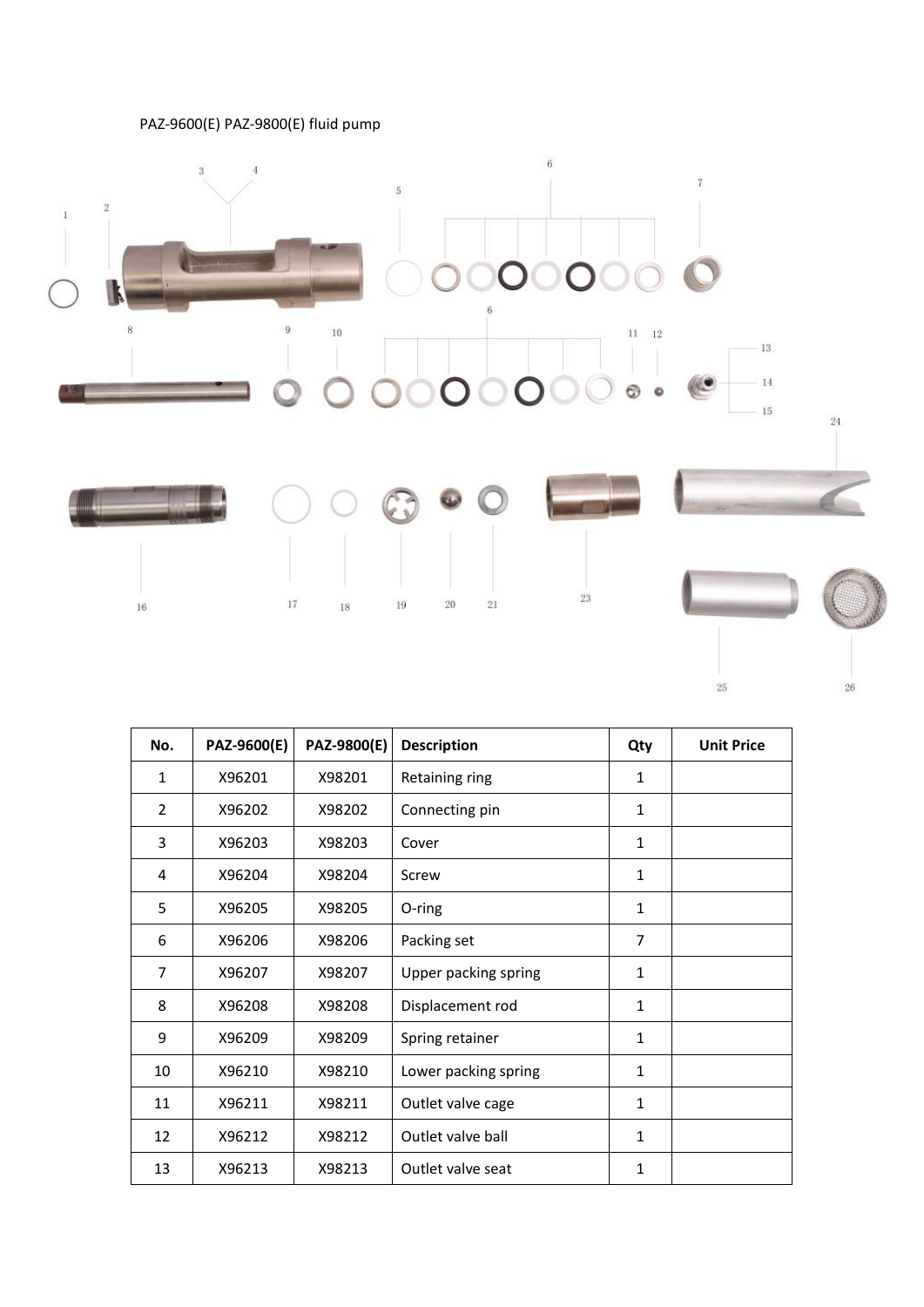| 14 | X96214 | X98214 | Seal washer          | $\mathbf{1}$ |  |
|----|--------|--------|----------------------|--------------|--|
| 15 | X96215 | X98215 | Outlet valve housing | 1            |  |
| 16 | X96216 | X98216 | Pump cylinder        | 1            |  |
| 17 | X96217 | X98217 | O-ring               | 1            |  |
| 18 | X96218 | X98218 | Wave washer          | 1            |  |
| 19 | X96219 | X98219 | Foot valve cage      | 1            |  |
| 20 | X96220 | X98220 | Foot valve ball      | 1            |  |
| 21 | X96221 | X98221 | Foot valve seat      | $\mathbf{1}$ |  |
| 23 | X96223 | X98223 | Foot valve housing   | 1            |  |
| 24 | X96224 | X98224 | Siphon tube          | 1            |  |
| 25 | X96225 | X98225 | Siphon tube          | 1            |  |
| 26 | X96226 | X98226 | Suction filter       | $\mathbf{1}$ |  |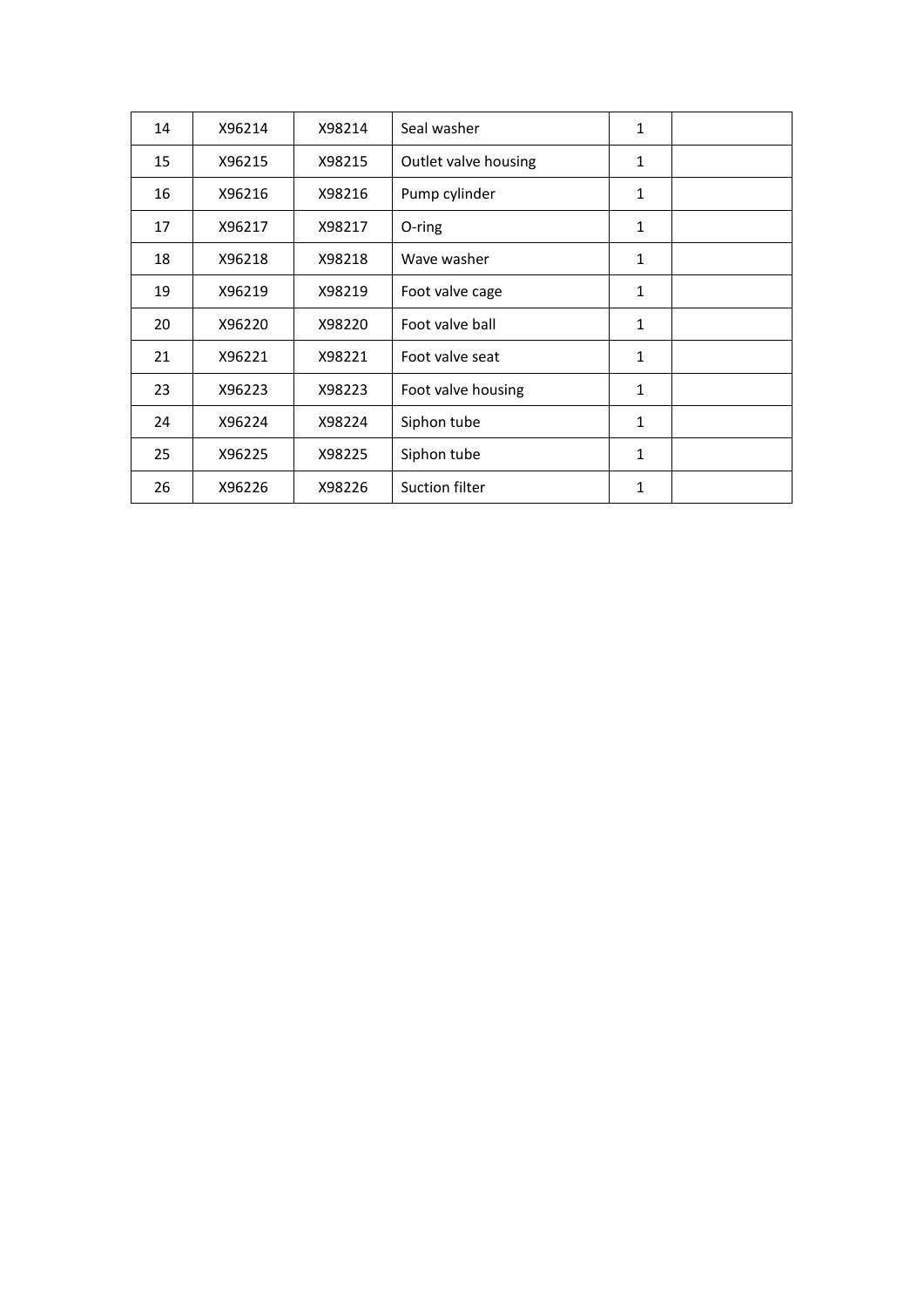#### PAZ-9600(E) PAZ-9800(E) Filter housing



| $\sqrt{2}$     | 3           | 5           | 10<br>9<br>6<br>8<br>$\overline{7}$ | $11\,$       | $\overline{\mathscr{N}}$<br>15 |
|----------------|-------------|-------------|-------------------------------------|--------------|--------------------------------|
| No.            | PAZ-9600(E) | PAZ-9800(E) | <b>Description</b>                  | Qty          | <b>Unit Price</b>              |
| $\mathbf{1}$   | X96301      | X98301      | Filter cap assembly                 | $\mathbf{1}$ |                                |
| $\overline{2}$ | X96302      | X98302      | Spring                              | $\mathbf{1}$ |                                |
| 3              | X96303      | X98303      | Filter element                      | $\mathbf{1}$ |                                |
| 4              | X96304      | X98304      | Gasket                              | $\mathbf{1}$ |                                |
| 5              | X96305      | X98305      | Ball                                | $\mathbf{1}$ |                                |
| 6              | X96306      | X98306      | Gasket                              | $\mathbf{1}$ |                                |
| $\overline{7}$ | X96307      | X98307      | Seat, tungsten carbide              | $\mathbf{1}$ |                                |
| 8              | X96308      | X98308      | Pressure gauge                      | $\mathbf{1}$ |                                |
| 9              | X96309      | X98309      | Filter body                         | $\mathbf{1}$ |                                |
| 10             | X96310      | X98310      | Pipe plug                           | $\mathbf{1}$ |                                |
| 11             | X96311      | X98311      | Fluid outlet fitting+gasket         | 3            |                                |
| 12             | X96312      | X98312      | Elbow, 90°                          | $\mathbf{1}$ |                                |
| 13             | X96313      | X98313      | <b>Bleed valve</b>                  | $\mathbf{1}$ |                                |
| 14             | X96314      | X98314      | Clamp, big                          | $\mathbf{1}$ |                                |
| 15             | X96315      | X98315      | Clamp, small                        | $\mathbf{1}$ |                                |
| 16             | X96316      | X98316      | Hose                                | $\mathbf{1}$ |                                |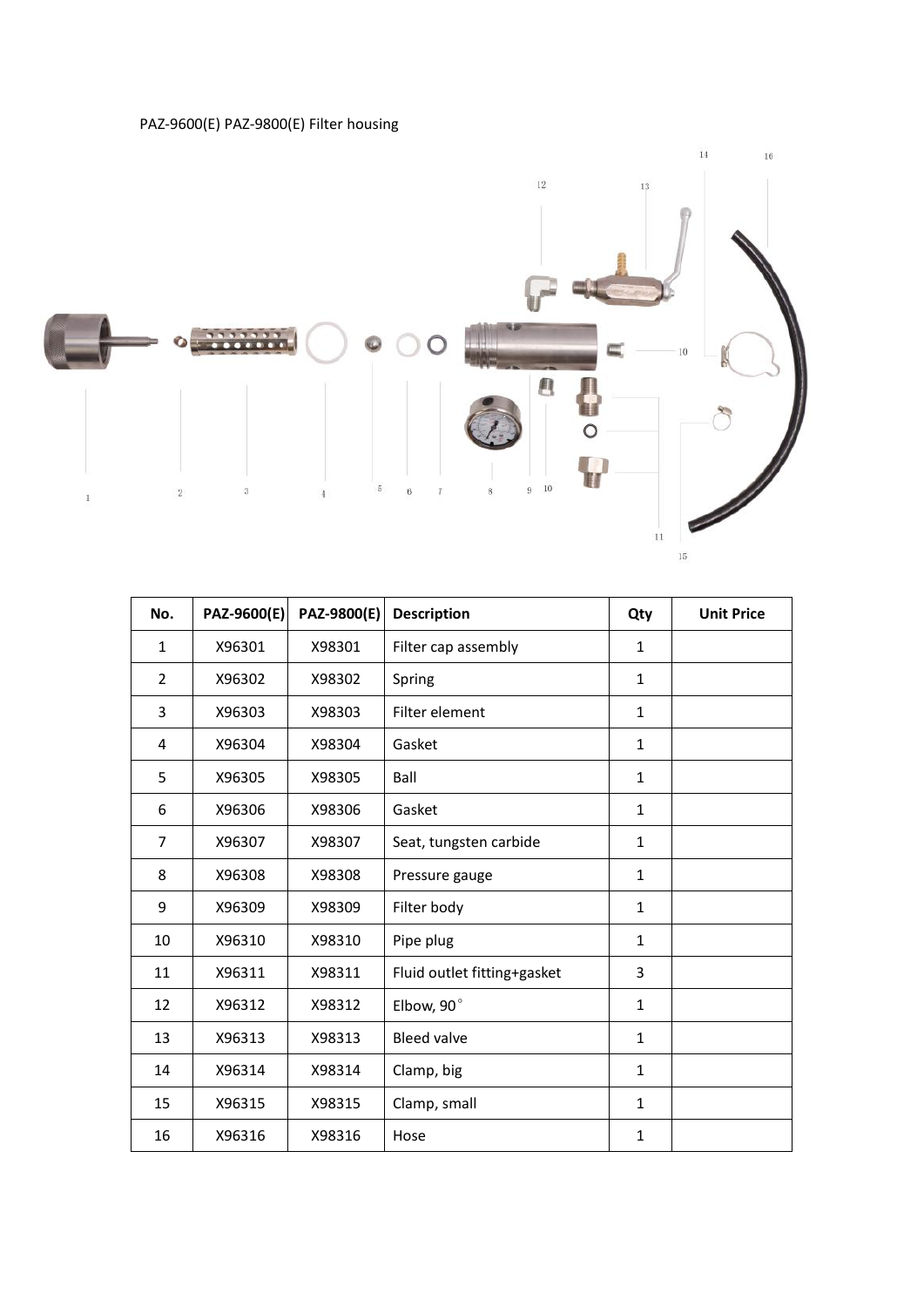## PAZ-9600(E) PAZ-9800(E) Hydraulic system



| <b>CONTRACTOR</b><br>26 | mnn         |             | 25<br>16 17<br>18     | 19<br>20     | 21 | 22 23             |
|-------------------------|-------------|-------------|-----------------------|--------------|----|-------------------|
|                         |             |             |                       |              |    |                   |
|                         |             |             |                       |              |    |                   |
| No.                     | PAZ-9600(E) | PAZ-9800(E) | <b>Description</b>    | Qty          |    | <b>Unit Price</b> |
| $\mathbf{1}$            | X96501      | X98501      | hydraulic tube        | $\mathbf{1}$ |    |                   |
| $\overline{2}$          | X96502      | X98502      | elbow                 | $\mathbf{1}$ |    |                   |
| 3                       | X96503      | X98503      | elbow                 | $\mathbf{1}$ |    |                   |
| 4                       | X96504      | X98504      | tube                  | $\mathbf{1}$ |    |                   |
| 5                       | X96505      | X98505      | elbow                 | $\mathbf{1}$ |    |                   |
| 6                       | X96506      | X98506      | Set screw             | $\mathbf{1}$ |    |                   |
| $\overline{7}$          | X96507      | X98507      | Pressure control knob | $\mathbf{1}$ |    |                   |
| 8                       | X96508      | X98508      | Hydraulic pump        | $\mathbf{1}$ |    |                   |
|                         | X96509      | X98509      | Tube connector        | $\mathbf{1}$ |    |                   |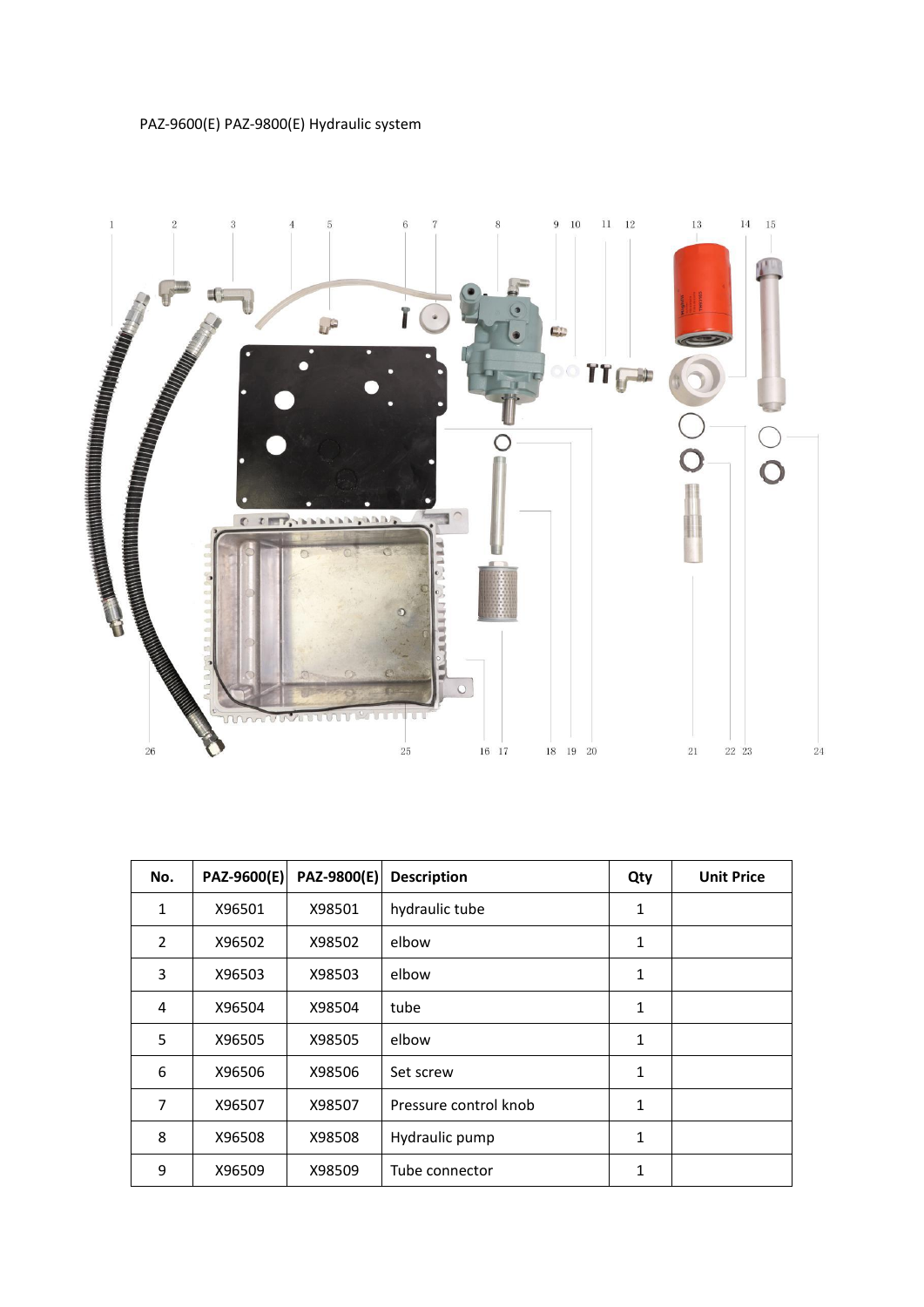| 10 | X96510 | X98510 | Gasket                   | $\overline{2}$ |  |
|----|--------|--------|--------------------------|----------------|--|
| 11 | X96511 | X98511 | Set screw                | $\overline{2}$ |  |
| 12 | X96512 | X98512 | Elbow                    | $\mathbf{1}$   |  |
| 13 | X96513 | X98513 | Hydraulic filter         | $\mathbf{1}$   |  |
| 14 | X96514 | X98514 | Filter seat              | $\mathbf{1}$   |  |
| 15 | X96515 | X98515 | Hydraulic fluid dipstick | $\mathbf{1}$   |  |
| 16 | X96516 | X98516 | Hydraulic tank           | $\mathbf{1}$   |  |
| 17 | X96517 | X98517 | Inlet screen             | $\mathbf{1}$   |  |
| 18 | X96518 | X98518 | Nipple                   | $\mathbf{1}$   |  |
| 19 | X96519 | X98519 | O-ring                   | $\mathbf{1}$   |  |
| 20 | X96520 | X98520 | Tank cover               | $\mathbf{1}$   |  |
| 21 | X96521 | X98521 | Tube                     | $\mathbf{1}$   |  |
| 22 | X96522 | X98522 | Retaining nut            | $\mathbf{1}$   |  |
| 23 | X96523 | X98523 | O-ring                   | $\mathbf{1}$   |  |
| 24 | X96524 | X98524 | O-ring                   | $\mathbf{1}$   |  |
| 25 | X96525 | X98525 | Tank gasket              | $\mathbf{1}$   |  |
| 26 | X96526 | X98526 | hydraulic tube           | $\mathbf{1}$   |  |